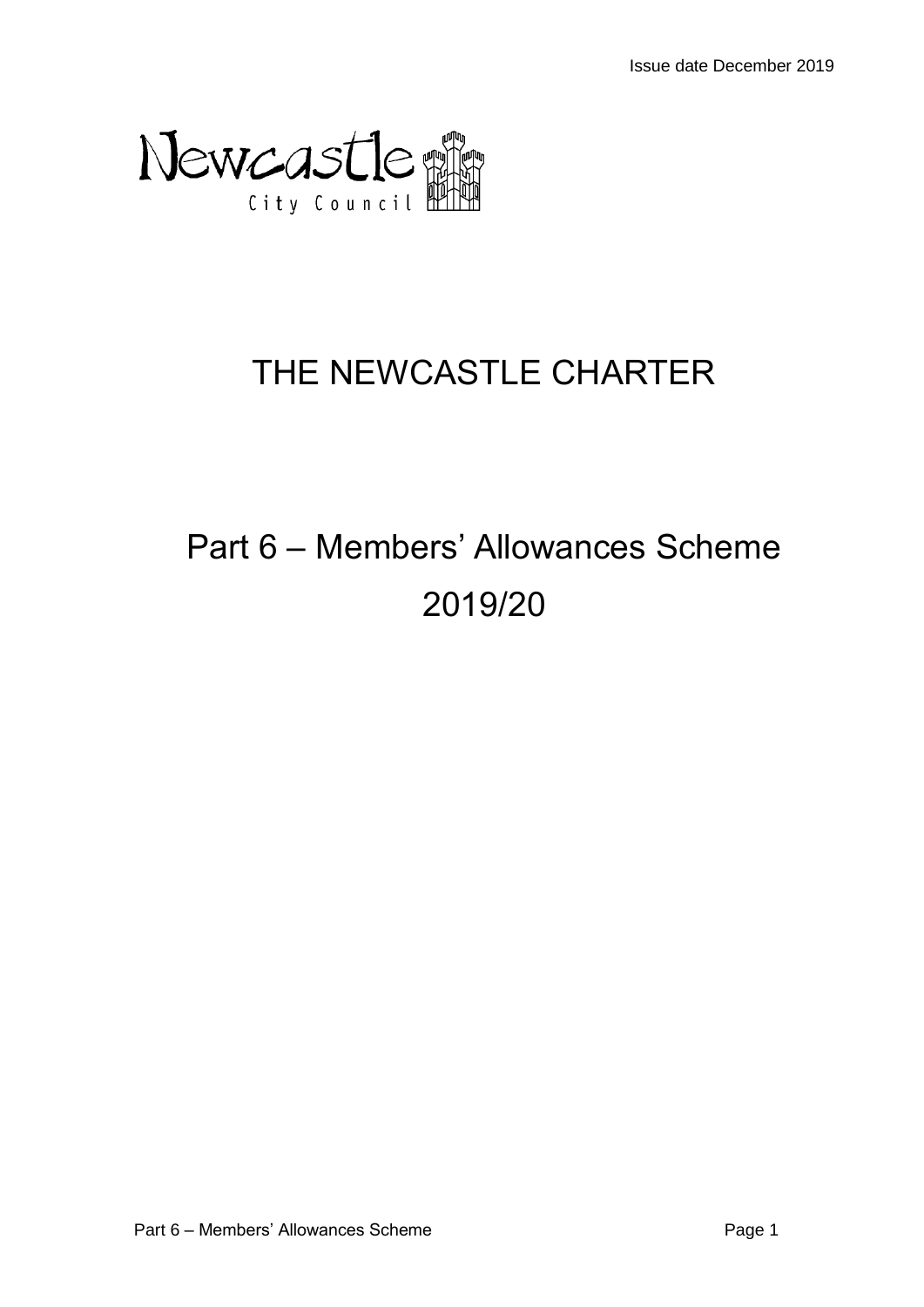## Notes:-

This part contains the current Members' Allowances Scheme that sets out what the Council pays to councillors and co-opted members by way of basic and special responsibilities allowances, pensions, carers' allowances, and travelling and subsistence allowances.

A Handbook which explains in more detail the Council's procedures for paying such allowances is included as an Appendix.

A new Scheme was approved by City Council on 6 February 2019. It comes into force on 1 April 2019.

The Scheme will be updated at least once every year (usually in March).

The Council must have regard to a report from its Independent Remuneration Panel before making or amending a scheme.

Details of payments made are published annually. A register of payments is open to public inspection.

Contact the Service Manager Democratic Services for further information.

## Statutory Sources

Local Government and Housing Act 1989, s. 18

Local Government Act 2000, ss. 99 – 100

The Local Authorities (Members' Allowances) (England) Regulations 2003 [SI 2003 No 1021](as amended)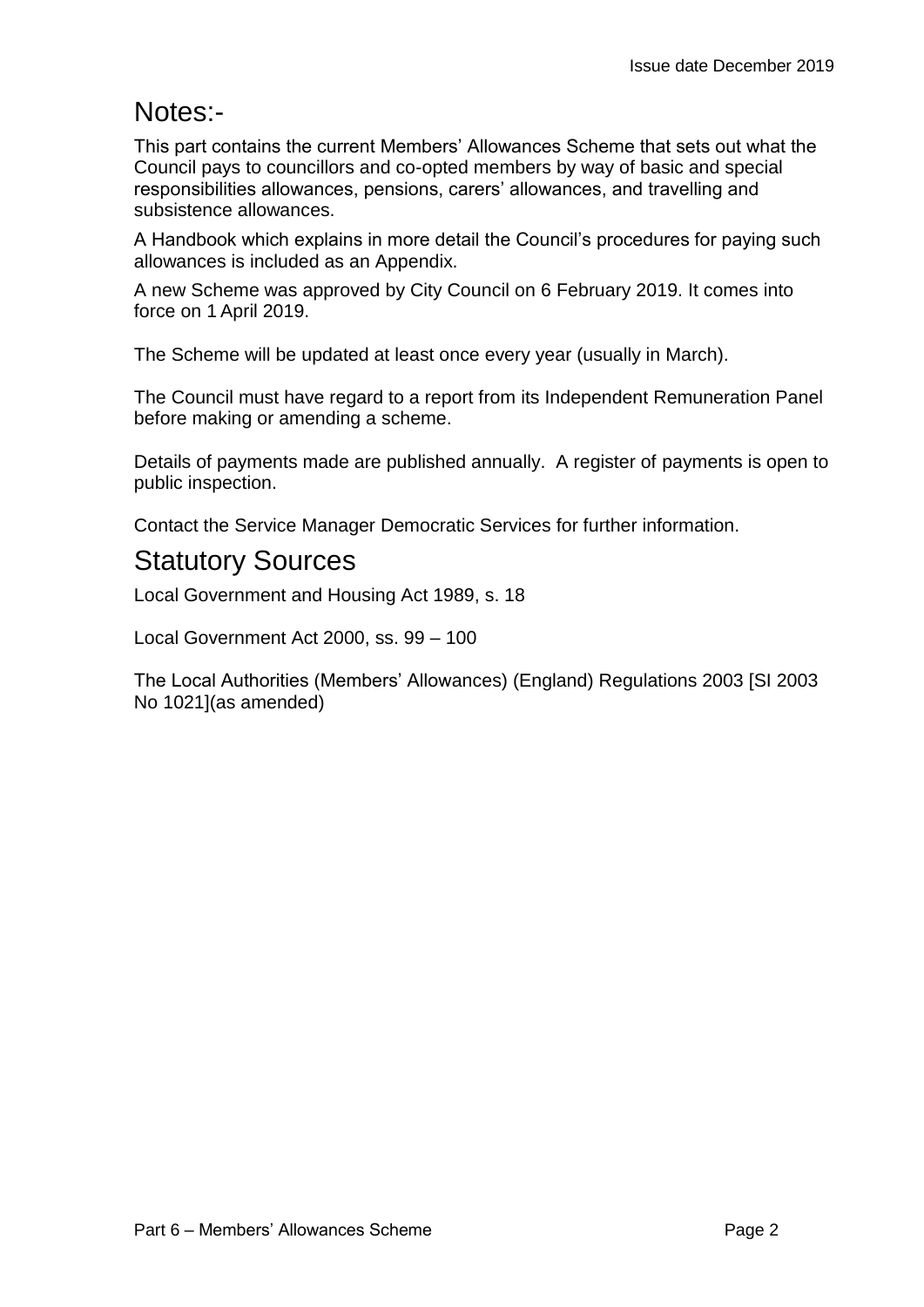#### **The Newcastle upon Tyne City Council Members' Allowances Scheme 2019/20**

The Council of the City of Newcastle upon Tyne HEREBY MAKES this Scheme under The Local Authorities (Members' Allowances) (England) Regulations 2003 (as amended) and all other powers enabling the City Council in this behalf

#### **Introduction**

- 1.1 This scheme may be cited as The Newcastle upon Tyne City Council Members' Allowances Scheme 2019/20 ("this Scheme") and shall have effect from 1 April 2019 and shall continue in force thereafter until revoked or amended.
- 1.2 The previous City of Newcastle upon Tyne Members' Allowances Scheme which took effect from 1 April 2018 is revoked with effect from 1 April 2019.
- 1.3 In this scheme:

"the Authority" means the Council of the City of Newcastle upon Tyne

"Co-optee" means a person who is not a Councillor but who is a co-opted member of a Committee of the Authority.

"Councillor" means an elected member of the Authority.

"the Regulations" means The Local Authorities (Members' Allowances) (England) Regulations 2003 as amended by The Local Authorities (Members' Allowances) (England) (Amendment) Regulations 2003

"Year" means any period of 12 months ending on 31 March in any year.

#### **Basic Allowance**

- 2.1 For each year a basic allowance ("basic allowance") set out in Schedule 1 shall be paid to each Councillor.
- 2.2 Where the term of office of a Councillor begins or ends otherwise than at the beginning or end of a Year, his or her entitlement shall be to payment of such part of the basic allowance as bears to the whole the same proportion as the number of days during which his or her term of office as Councillor subsists bears to the number of days in that Year.

#### **Special Responsibility Allowance**

- 3.1 For each year for which this scheme relates a special responsibility allowance ("special responsibility allowance") shall be paid to those Councillors who have the special responsibilities in relation to the Authority that are specified in Schedule 2.
- 3.2 The amount of each special responsibility allowance shall be the amount specified against that special responsibility in Schedule 2.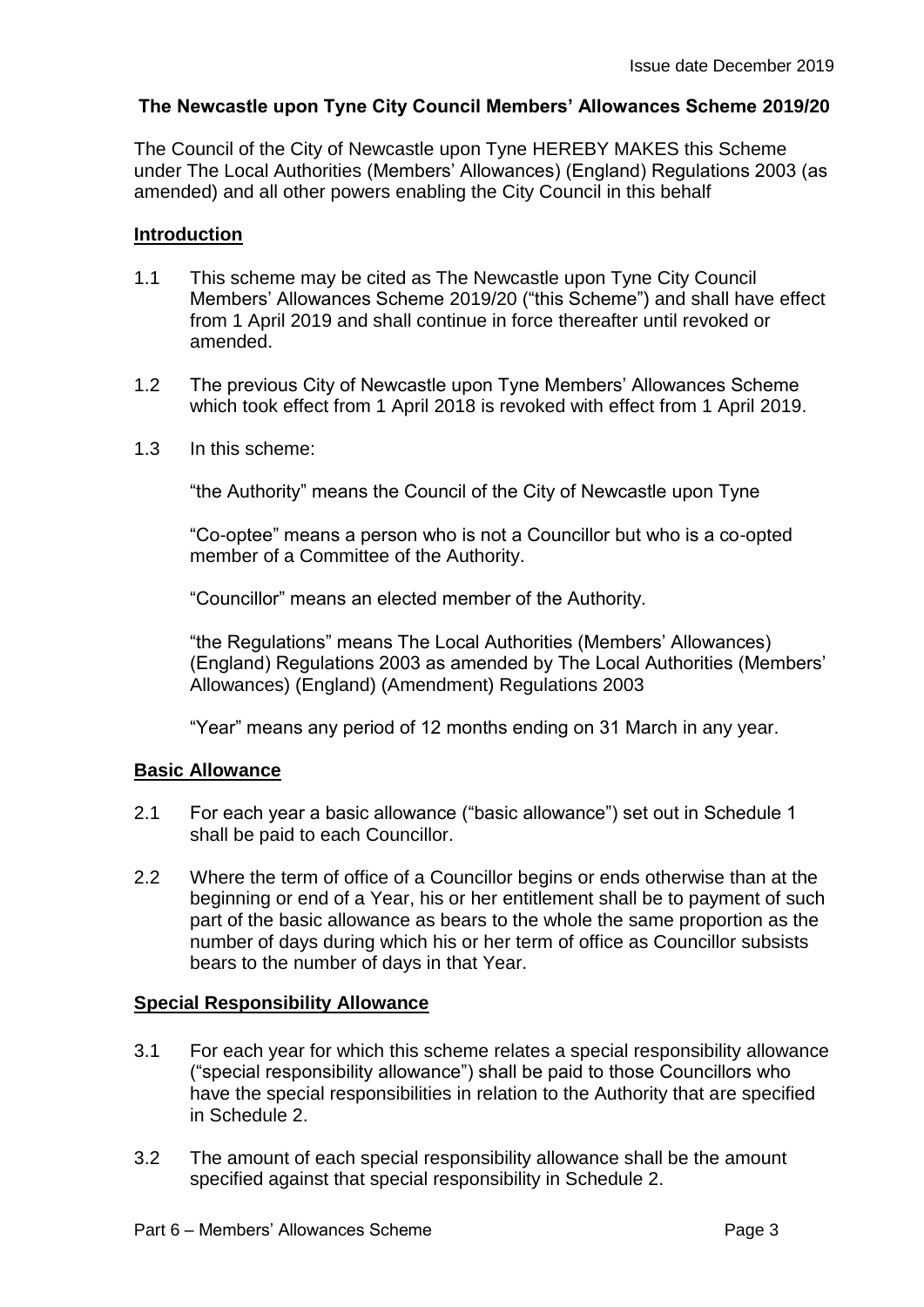- 3.3 Where a Councillor does not have throughout the whole of a year any such special responsibilities as entitle him or her to a special responsibility allowance, his or her entitlement shall be to payment of such part of the special responsibility allowance as bears to the whole the same proportion as the number of days during which he has such special responsibilities bears to the number of days in that year.
- 3.4 Any Councillor who would be entitled to claim more than one special responsibility allowance in accordance with Schedule 2, shall only be entitled to receive the higher allowance, with the exception of members of Planning Committee, Licensing Committee and Regulatory and Appeals Committee who will receive these allowances in full.

#### **Dependants' Carers' Allowance**

- 4.1 An allowance ("the Dependants' carers' allowance") will be paid to each Councillor who needs to incur the expenses of arranging for the care of their children or dependants while undertaking the duties specified in Schedule 6.
- 4.2 The Dependants' carers' allowance will be payable in respect of actual expenditure up to the amount specified in Schedule 3 and is subject to observing the protocol on the claims procedure and eligibility criteria in the Members' Handbook. (The Members' Handbook is included as an Appendix).

#### **Travelling and Subsistence Allowance**

- 5.1 An allowance will be paid to each Councillor and Co-optee in respect of travelling and subsistence ("travelling and subsistence allowance") undertaken in connection with or relating to the duties specified in Schedule 6.
- 5.2 The travelling and subsistence allowance will comprise one or more of the options specified in Schedule 4.

#### **Co-optees' Allowance**

- 6.1 For each year an allowance shall be paid to a Co-optee as specified in Schedule 5 in respect of attendance at conferences and meetings ("Cooptees' allowance").
- 6.2 The amount of each Co-optees' allowance shall be the amount specified against that Co-optee in Schedule 5.
- 6.3 Where the appointment of a Co-optee begins or ends otherwise than at the beginning or end of a Year, his or her entitlement shall be to payment of such part of the Co-optees' allowance as bears to the whole the same proportion as the number of days during which his or her term of office as Co-optee subsists bears to the number of days in that Year.
- 6.4 Any Co-optee who would be entitled to claim more than one co-optees allowance in accordance with Schedule 5, shall be entitled to receive the higher allowance in full plus 50% of any additional co-optees allowance listed in Schedule 5.
- Part 6 Members' Allowances Scheme **Page 4**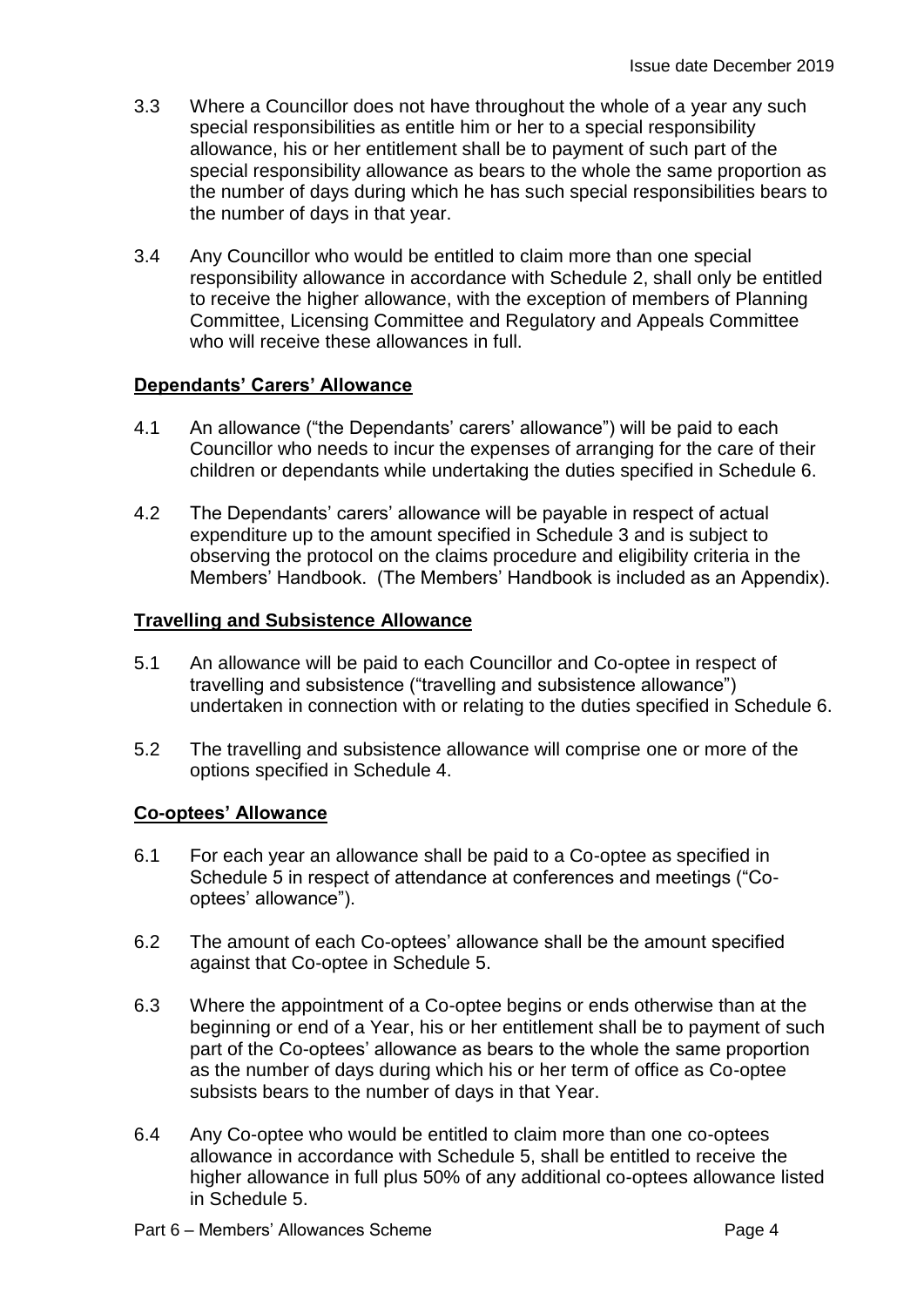#### **Amendments and Repayment of Part of Allowances**

- 7.1 This Scheme may be amended at any time.
- 7.2 Where an amendment is to be made which affects an allowance payable for the Year in which the amendment is made, the entitlement to such allowance as amended may apply with effect from the beginning of the Year in which the amendment is made.
- 7.3 Where payment of any allowance has already been made in respect of any period during which the Councillor or Co-optee concerned.
	- 7.3.1 ceases to be a Councillor or a Co-optee; or
	- 7.3.2 is in any other way not entitled to receive the allowance in respect of that period,

the Authority may require that such part of the allowance as relates to any such period be repaid to the Authority.

7.4 Where a Councillor is also a member of another authority (as defined in the Regulations) that Councillor may not receive allowances from more than one authority in respect of the same duties.

#### **Pensions**

8.1 Councillors must make their own pension provisions.

#### **Election to forgo allowances**

9.1 A person may, by notice in writing given to the Service Manager Democratic Services elect to forgo all or any part of his or her entitlement to any allowances under this scheme.

#### **Claims and Payments**

- 10.1 Subject to paragraph 10.2 payments of basic and special responsibility allowances shall be made in instalments of one twelfth of the amount specified in this scheme on the last working day of each month.
- 10.2 Where a payment of one twelfth of the amount specified in this scheme in respect of a basic allowance or a special responsibility allowance would result in the Councillor receiving more than the amount to which by virtue of paragraphs 2 and 3 he or she is entitled, the payment shall be restricted to such amount as will ensure that no more is paid than the amount to which he or she is entitled.
- 10.3 A claim for the following allowances must be made by the person to whom they are payable within a month from the date on which an entitlement to the relevant allowance arises:
	- 10.3.1 Dependants' carers' allowance.
	- 10.3.2 Travelling and subsistence allowance.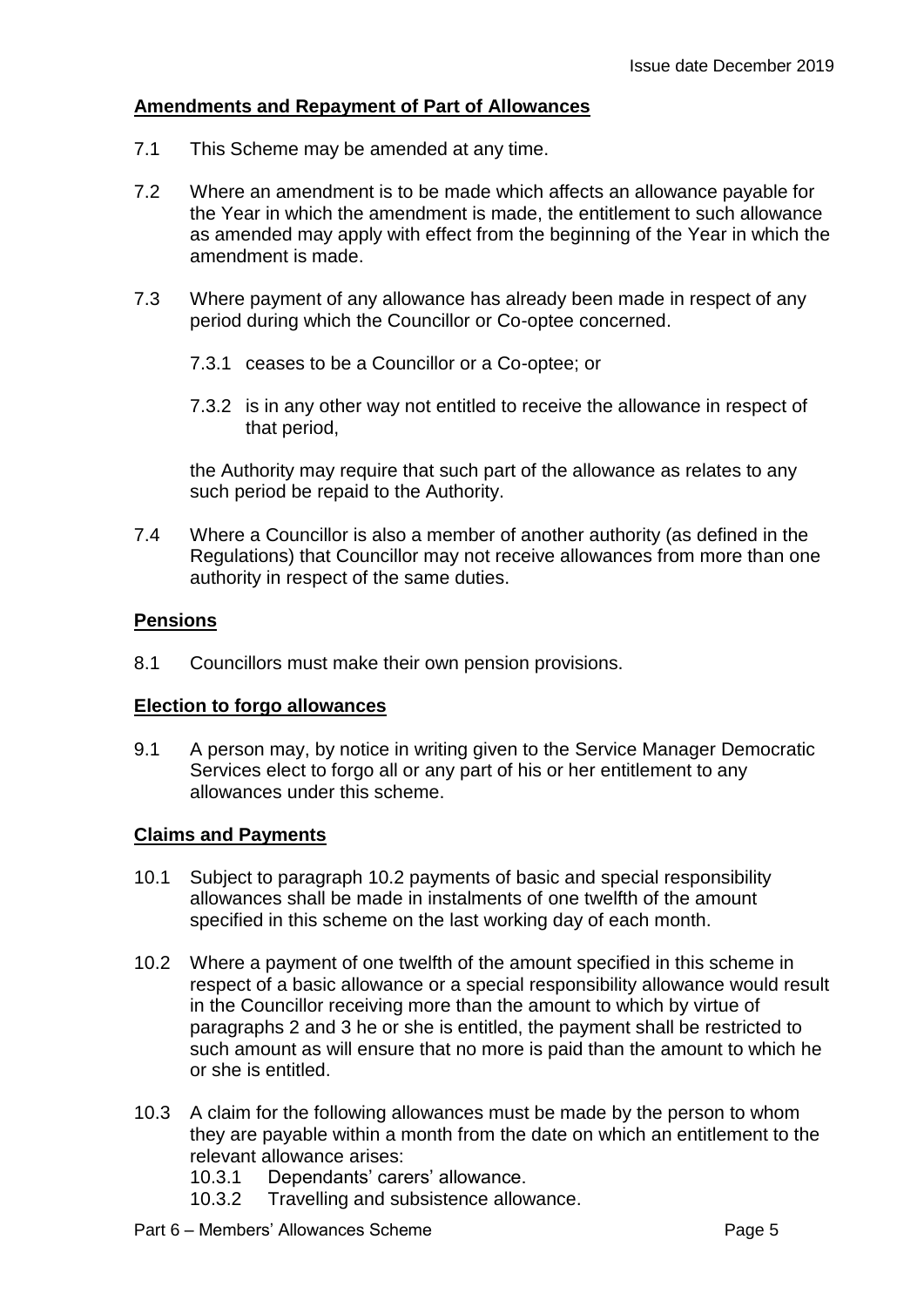- 10.3.3 Co-optees' allowance
- 10.4 Nothing in paragraph 10.3 shall prevent the Authority from making a payment where the allowance is not claimed within the period specified in paragraph 10.3.

#### **Delegations**

- 11.1 Standards Committee shall have full delegated power to make the following determinations under this Scheme-
	- (a) under paragraph 7.3 (whether to require re-payment of an allowance from a councillor or co-optee in certain circumstances).
- 11.2 The Service Manager Democratic Services and Standards Committee (on a reference by the Service Manager Democratic Services) shall have delegated power to permit claims to be paid outside the period referred to in paragraph 10.3.

#### **Parental Leave Policy**

- 12.1 City Council adopted the parental leave policy drawn up by the Local Government Association's Labour Women's Taskforce on 9 January 2019, for implementation from 1 April 2019. This is set out in Schedule 7.
- 12.2 The objective of the policy is to ensure that insofar as possible Members are able to take appropriate leave at the time of birth or adoption, that both parents are able to take leave, and that reasonable and adequate arrangements are in place to provide cover for portfolio-holders and others in receipt of Special Responsibility Allowances (SRA) during any period of leave taken.
- 12.3 Improved provision for new parents will contribute towards increasing the diversity of experience, age and background of local authority councillors. It will also assist with retaining experienced councillors – particularly women – and making public office more accessible to individuals who might otherwise feel excluded from it.
- 12.4 There is at present no legal right to parental leave of any kind for people in elected public office.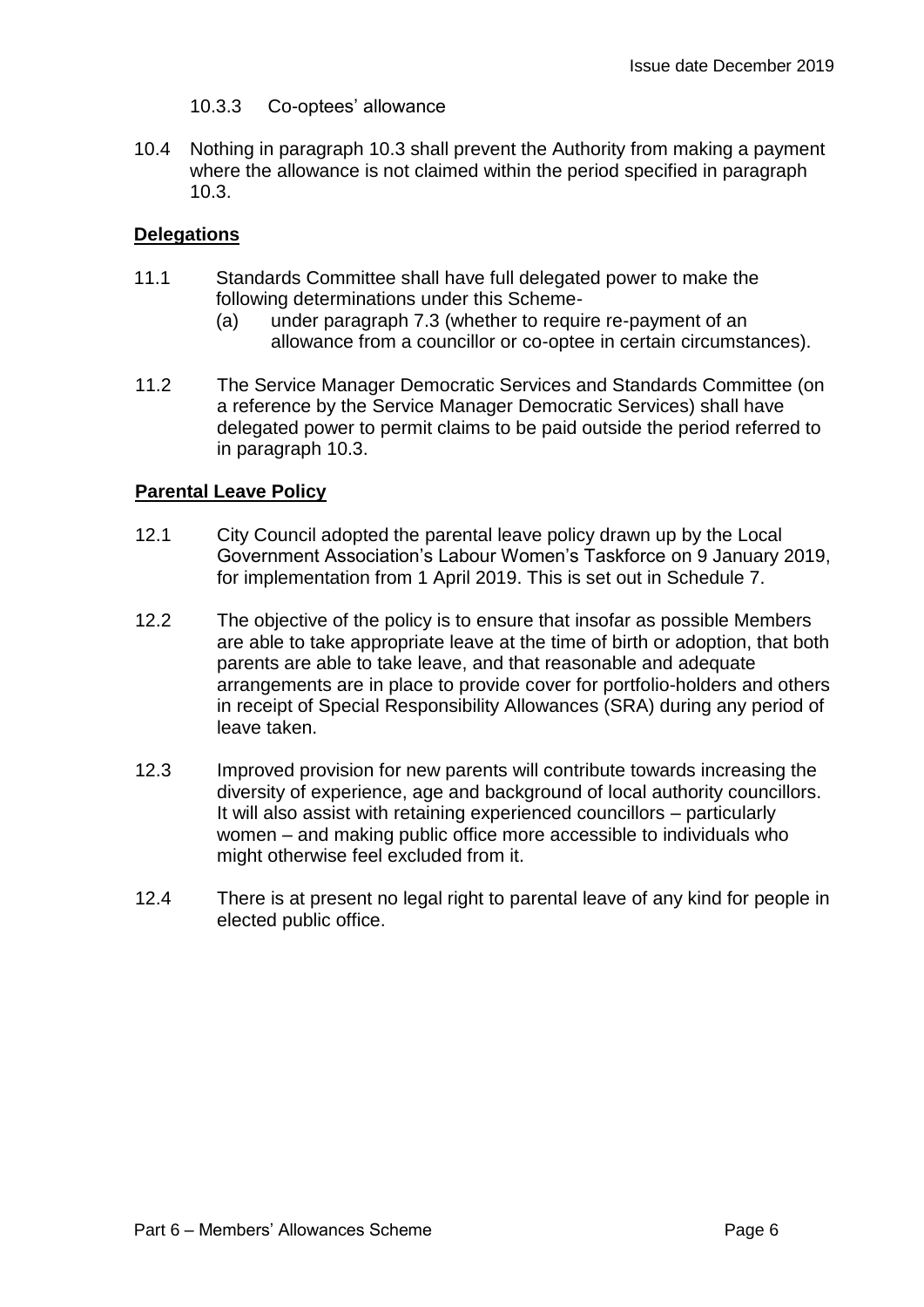## **SCHEDULE 1 BASIC ALLOWANCE**

Subject to paragraphs 2.2 and 2.3 of this Scheme, the amount of the basic allowance is £9,000.00.

#### **SCHEDULE 2**

#### **SPECIAL RESPONSIBILITY ALLOWANCES**

The following are specified as the special responsibilities in respect of which special responsibility allowance is payable, and the amounts of those allowances, subject to the provisions contained in paragraphs 3.3 to 3.5 of this Scheme:

Note 1The identification of a post holder in this Schedule is for identification purposes only and any change in the postholder does not require this Scheme to be amended.

| <b>OFFICE HOLDER</b>                                                                                                                                                                                                                                                      | <b>AMOUNT OF</b><br><b>ALLOWANCE</b>                               |     | <b>CURRENT</b><br><b>POST HOLDER</b>                                                        |
|---------------------------------------------------------------------------------------------------------------------------------------------------------------------------------------------------------------------------------------------------------------------------|--------------------------------------------------------------------|-----|---------------------------------------------------------------------------------------------|
| <b>Leader of the Council</b>                                                                                                                                                                                                                                              | £18,000                                                            |     | Forbes                                                                                      |
| Deputy Leader of Council and<br><b>Cabinet Member for Resources</b>                                                                                                                                                                                                       | £9,000                                                             |     | <b>McCarty</b>                                                                              |
| Leader of the Opposition<br>Deputy Leader of the Opposition<br><b>Opposition Spokesperson(s)</b>                                                                                                                                                                          | £6,750<br>£3,375<br>£2,250                                         |     | A Lower<br>Cott<br><b>Stone</b>                                                             |
| <b>Cabinet Members</b>                                                                                                                                                                                                                                                    |                                                                    |     |                                                                                             |
| <b>Transport and Air Quality</b><br><b>Employment and Culture</b><br><b>Education and Skills</b><br>Environmental and Regulatory Services £6,750<br><b>Health and Social Care</b><br>Neighbourhoods and Public Health<br><b>Climate Change and Communities</b><br>Housing | £6,750<br>£6,750<br>£6,750<br>£6,750<br>£6,750<br>£6,750<br>£6,750 |     | Ainsley<br><b>Bell</b><br>Dunn<br>Kemp<br>Kilgour<br>JP Stephenson<br>Penny-Evans<br>Hobson |
| <b>Chairs of Non Executive Committees</b>                                                                                                                                                                                                                                 |                                                                    |     |                                                                                             |
| Planning<br>Regulatory & Appeals<br>Constitutional<br>Licensing<br>Standards (no SRA payable as Committee                                                                                                                                                                 | £6,750<br>£4,500<br>£2,250<br>£4,500                               | N/A | H Stephenson<br>Wright<br>J Robinson<br><b>G</b> Pattison                                   |
| Part 6 - Members' Allowances Scheme                                                                                                                                                                                                                                       |                                                                    |     | Page 7                                                                                      |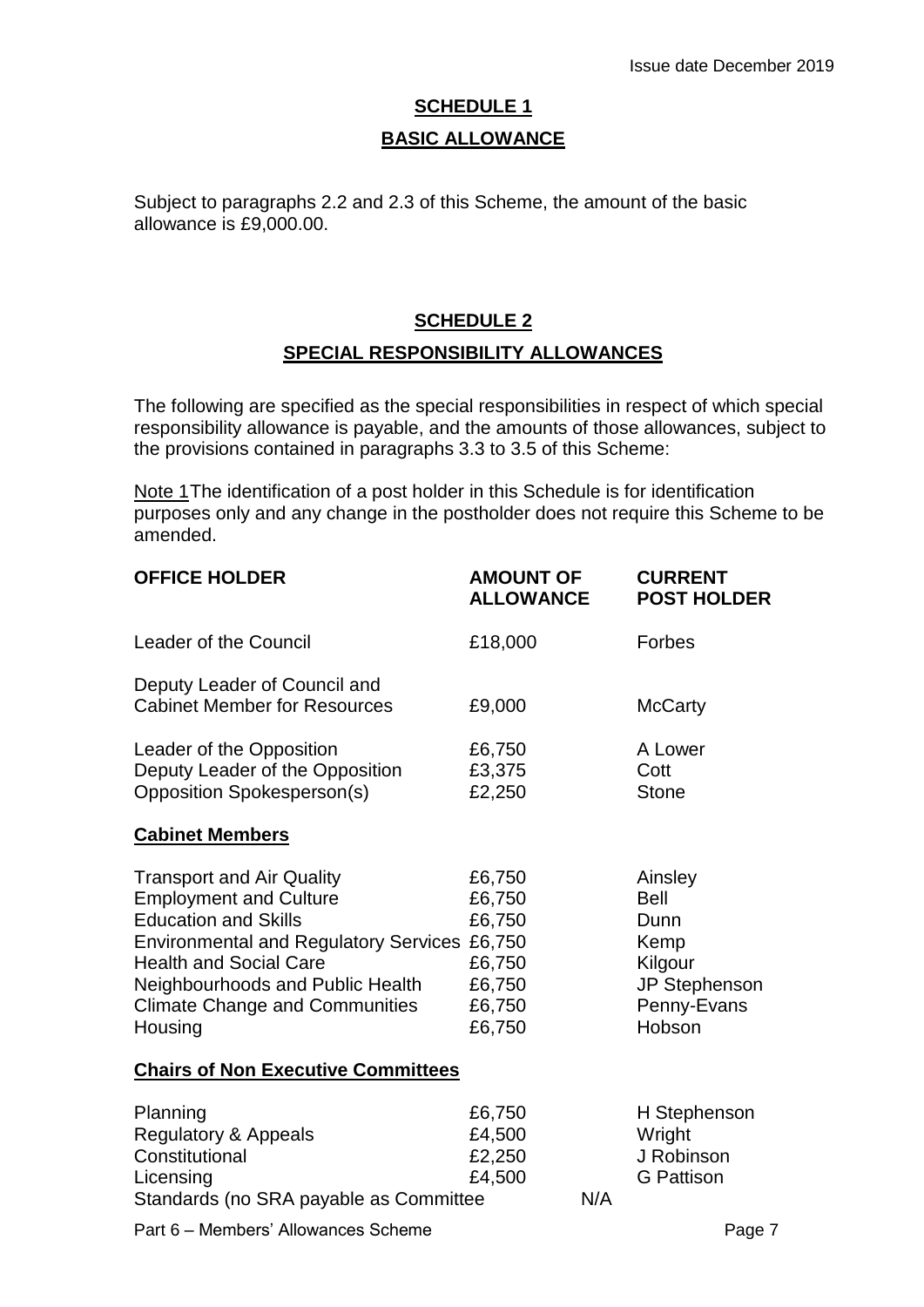| is chaired by Independent Member)  |     |
|------------------------------------|-----|
| Audit (no SRA payable as Committee | N/A |
| is chaired by Independent Member)  |     |

#### **Chairs of Scrutiny Committees**

| <b>Overview and Scrutiny</b>         | £4,500 | Lower               |
|--------------------------------------|--------|---------------------|
| <b>Health Scrutiny Committee</b>     | £4,500 | Taylor              |
| <b>Finance and Budget Monitoring</b> |        |                     |
| <b>Sub Committee</b>                 | £3,375 | Hall                |
|                                      |        |                     |
|                                      |        |                     |
| Planning                             | £3,375 | Cook; Mendelson     |
| Regulatory & Appeals                 | £2,250 | Higgins; J Robinson |
| Constitutional                       | £1,125 | Durrant             |
| Licensing                            | £2,250 | Hunter; Davis       |

#### **Vice Chairs of Scrutiny Committees**

|                                  |        | Holland |
|----------------------------------|--------|---------|
| Overview and Scrutiny            | £2,250 |         |
| <b>Health Scrutiny Committee</b> | £2,250 | Ellis   |
| Finance and Budget Monitoring    |        |         |
| <b>Sub Committee</b>             | £1,688 | Frew    |

Standards **E1,125** Barnes

Audit **E1,688** Penny-Evans

#### **Members of Northumbria Police and Crime Panel**<br>**E450** Penny-Evans; Webster

| <b>Members of Planning Committee</b>       | £1,350 (see note 2) |
|--------------------------------------------|---------------------|
| Members of Regulatory & Appeals Committee* | £450 (see note 2)   |
| <b>Members of Licensing Committee*</b>     | £450 (see note 2)   |

**Note 2** – The Chair and Vice Chair of these Committees are not entitled to any of this allowance.

\*Payment of allowance dependant on each member attending a minimum of one meeting every three weeks.

#### **Lord Mayoralty**

| Lord Mayor                | £9,000 | Cook   |
|---------------------------|--------|--------|
| Deputy Lord Mayor/Sheriff | £3,375 | Rahman |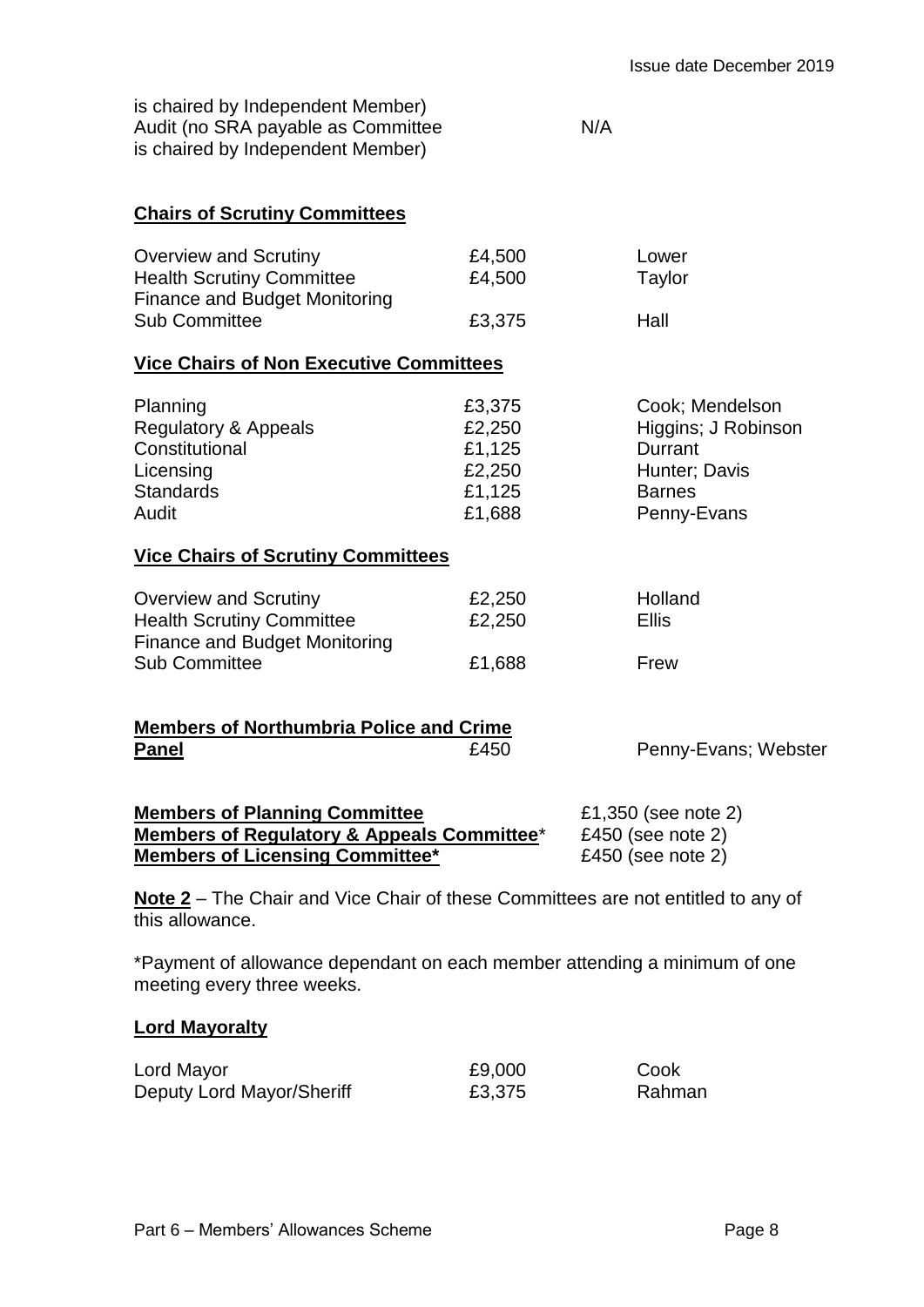#### **SCHEDULE 3**

#### **Dependants' Carers' Allowance**

£9.00 per hour

#### **SCHEDULE 4**

#### **Travelling and Subsistence**

#### **TRAVEL**

#### **A. Car**

- (a) Mileage at a rate of £0.45 per mile, such rate to be increased in accordance with any increase of Inland Revenue maximum allowance.
- (b) A supplement for official passengers at a rate of £0.05 per mile per passenger.
- *Note 1 The rate shall be the same whatever the type of fuel used (including petrol, diesel and LPG)*
- *Note 2 Members should only use cars for longer journeys where it is reasonable or more efficient to do so. Guidance is contained in the Members' Handbook.*
- (c) Reimbursement of car parking charges subject to receipts or tickets being submitted where possible (but see Note 3)
- *Note 3 Members are not reimbursed for the cost of a pass to park at the Civic Centre.*

#### B. **Train**

- (a) A standard class ticket unless there are special circumstances in which a firstclass ticket would be more cost effective. Tickets should be booked via the Travel Office.
- *Note 4 A Councillor or Co-optee will be reimbursed the cost of such a train ticket subject to a receipt being provided. However, unless there are special circumstances, the ticket should be booked by the Council via the Travel Office in accordance with the Members' Handbook and in line with the Council's Travel Policy which took effect on 1 July 2010.*
- *Note 5 Guidance on "special circumstances" is contained in the Members' Handbook.*

#### C. **Motor cycles and bicycles**

- (a) Motorcycle £0.24 per mile
- (b) Bicycle £0.20 per mile
- Part 6 Members' Allowances Scheme Page 9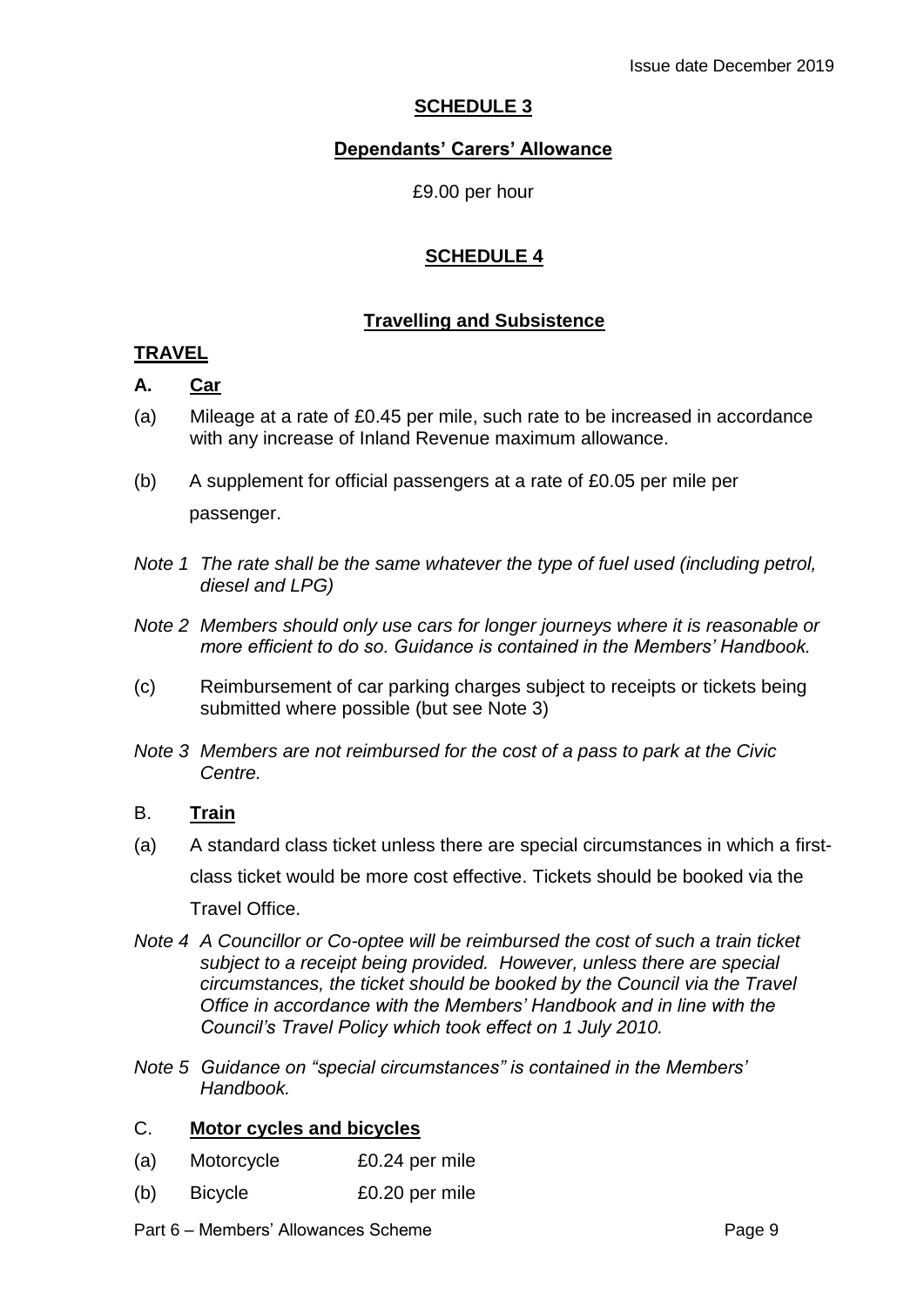(c) These rates shall be increased in accordance with any increase of HMRC maximum rates of allowance.

#### D. **Taxis**

- (a) The cost of taxi fares where public transport is not readily available.
- (b) The cost of other taxi fares where there are special circumstances or the use of taxi has been approved by the Service Manager Democratic Services.

Taxis should be booked via the Travel Office.

- *Note 6 A Councillor or Co-optee will be reimbursed the cost of taxi fares subject to a receipt being provided. However, unless there are special circumstances, the taxi should be booked using the Council's account in accordance with the Members' Handbook.*
- *Note 7 Guidance on "special circumstances" is contained in the Members' Handbook.*

#### E. **Plane**

- (a) An ordinary fare for air services provided that it is more cost efficient to fly than travel by other forms of transport. Tickets should be booked via the Travel Office.
- *Note 8 A Councillor or Co-optee will be reimbursed the cost of such a fare subject to a receipt being provided. However, unless there are special circumstances, the ticket should be booked by the Council in accordance with the Members' Handbook.*

#### F. **Bus/Metro**

- (a) One of the following:
	- (i) an annual Network Travel Ticket within the zones between a Councillor's or Co-optee's home and the Civic Centre
	- (ii) an annual bus pass
- (b) The cost of one off journeys on a bus/metro if a Councillor or Co-optee does not have a pass.
- *Note 9 Only in special circumstances, with the agreement of the Service Manager Democratic Services, may Councillors or Co-optees with one of the travel passes referred to in paragraph (a) claim the mileage for the use of their car, motor cycle or bicycle for journeys within the area covered by the pass.*
- *Note 10A Councillor or Co-optee will be reimbursed the cost referred to in paragraphs (a) or (b). However, unless there are special circumstances, the passes referred to in paragraph (a) should be purchased by the Council in accordance with the Members' Handbook.*
- *Note 11Guidance on "special circumstances" is contained in the Members' Handbook.*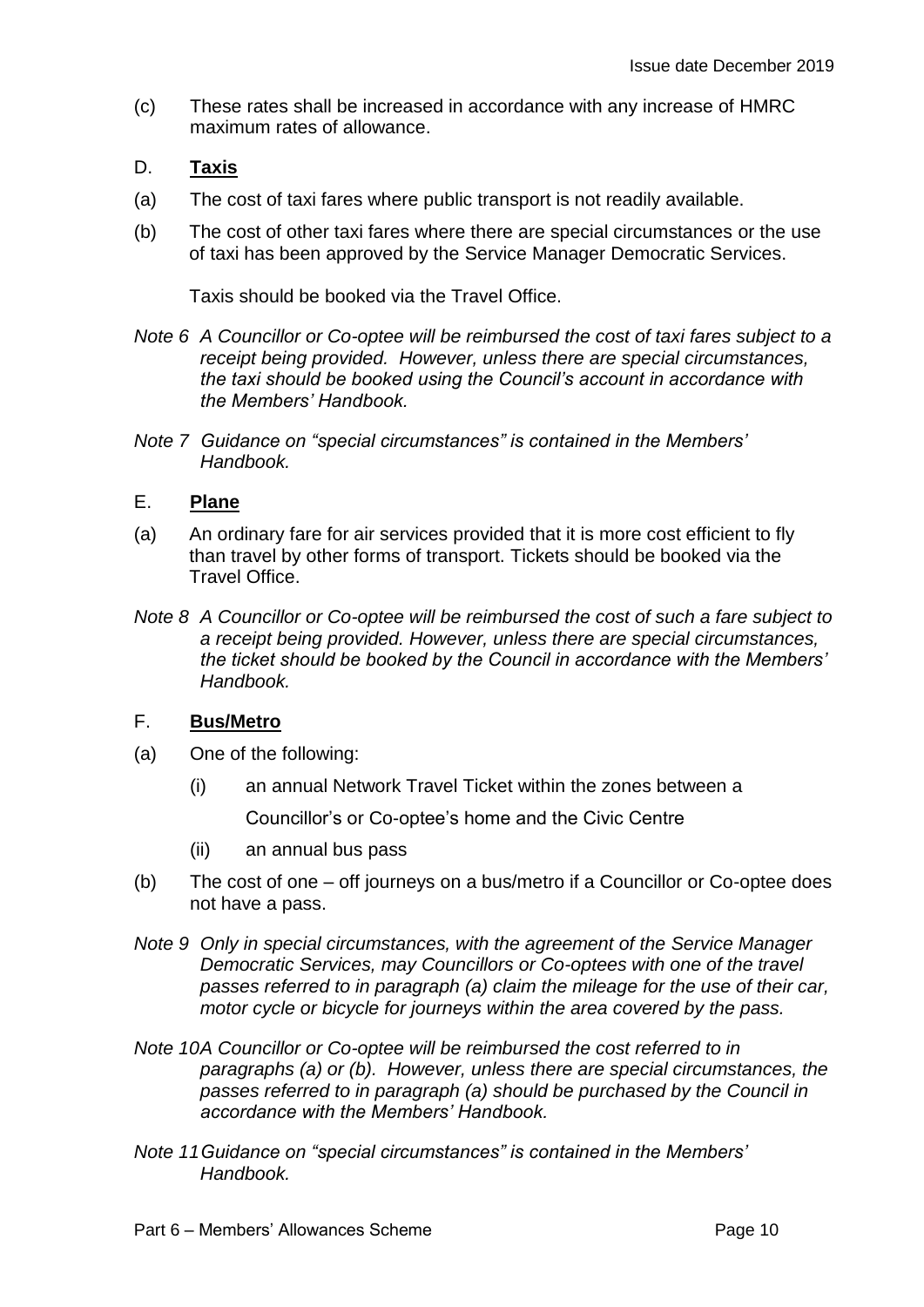#### **SUBSISTENCE**

#### **A. Accommodation for overnight absence**

- (a) The cost of accommodation at a minimum 3\* hotel. Accommodation should be booked via the Travel Office.
- *Note 12 A Councillor or Co-optee will be reimbursed the cost of such accommodation subject to a receipt being provided. However, unless there are special circumstances, the accommodation should be booked by the Council in accordance with the Members' Handbook.*
- *Note 13 Guidance on "special circumstances" is contained in the Members' Handbook.*

#### **B. Daily allowances:**

- (a) up to £10 per day for an absence of up to four hours away from the normal place of residence.
- (b) up to £20 per day for an absence of four to eight hours away from the normal place of residence.
- (c) up to £30 per day for an absence of more than eight hours away from the normal place of residence.

*Note 14 Reimbursement will only be made upon the production of receipts showing the expenditure that had been incurred on subsistence by the councillor or co-optee.*

#### **C. Hospitality**

(a) The cost of hospitality offered to official guests by Councillors or Co-optees acting on behalf of the Authority provided always that receipts are provided by the Councillor or Co-optee claiming reimbursement.

#### **SCHEDULE 5**

#### **Co-optees Allowance**

#### **The following are the Co-optees in respect of which the Co-optees allowance is payable and the amount of those allowances, subject to the provisions contained in paragraphs 6.3 to 6.5 of this Scheme:**

| Co-optee                                                | Amount  |
|---------------------------------------------------------|---------|
| Independent Chair of Standards Committee                | £2,250  |
| Independent Chair of Audit Committee                    | £3,375  |
| Independent Joint Vice Chair of Standards Committee     | £1,125  |
| Independent Members of Audit Committee                  | £450    |
| <b>Statutory Co-opted Members for Education Matters</b> | £450    |
| Part 6 - Members' Allowances Scheme                     | Page 11 |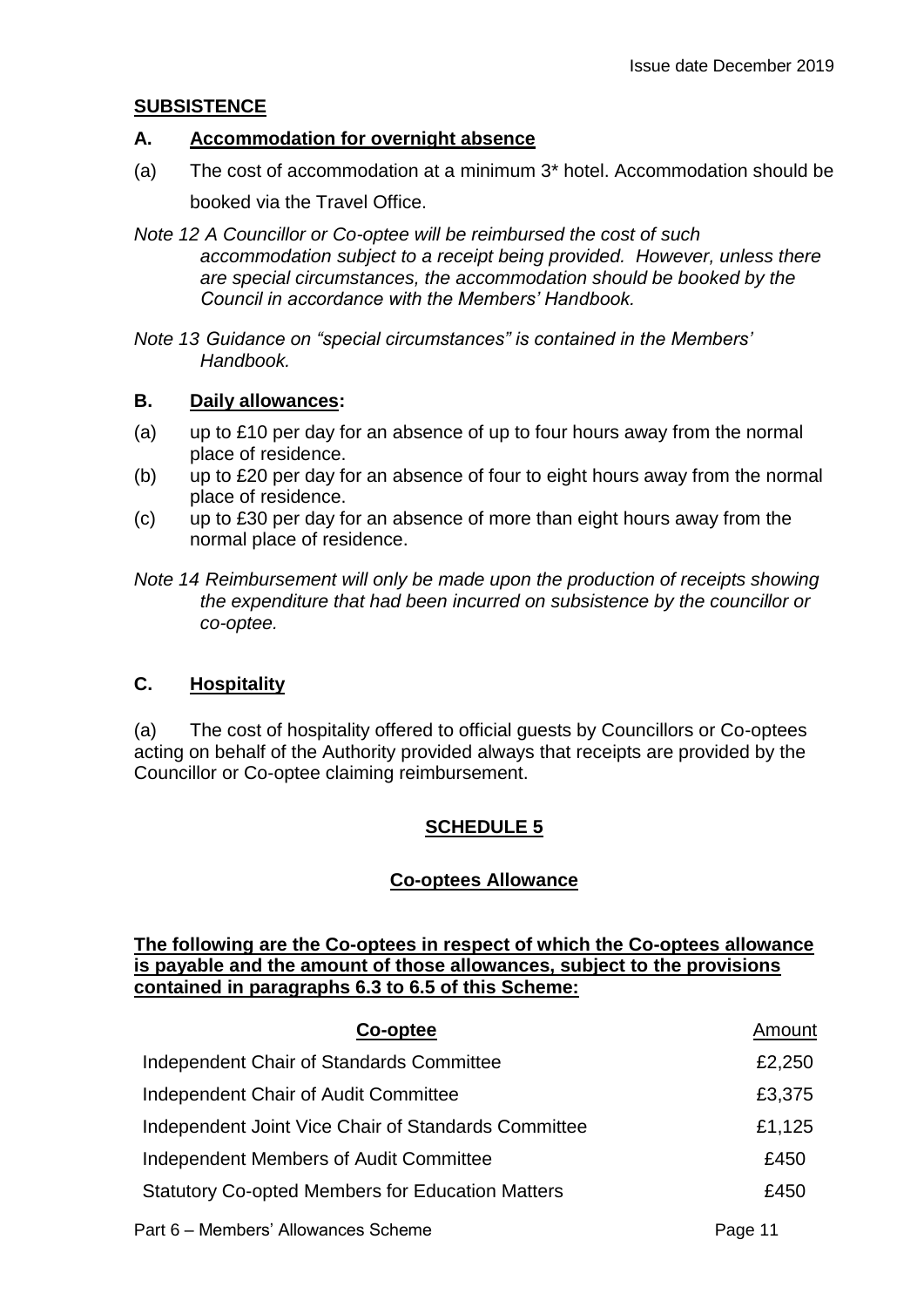#### **SCHEDULE 6**

### **Approved Duty for Dependants' Carers' Allowance and Travel and Subsistence Allowance**

#### **Approved duty for the purpose of the payment of Dependants' Carers' allowance and travel and subsistence allowance shall be:**

- 1. The attendance at a meeting of the Authority or of any committee or subcommittee of the Authority, or of any other body to which the Authority makes appointments or nominations, or of any committee or sub-committee of such a body.
- 2. The attendance at any other meeting, the holding of which is authorised by the Authority, or a committee or sub-committee of the Authority, or a joint committee of the Authority and at least one other local authority within the meaning of section 270(1) of the Local Government Act 1972, or a subcommittee of such a joint committee.
- *Note 1 In relation to category 2 meetings, it must be a meeting to which members of at least two political groups have been invited.*
- 3. The attendance at a meeting of any association of authorities of which the Authority is a member.
- 4. The attendance at a meeting of the executive or a meeting of any of its committees, where the Authority is operating executive arrangements.
- 5. The performance of any duty in pursuance of any standing order made under Section 135 of the Local Government Act 1972 requiring a member or members to be present while tender documents are opened.
- 6. The performance of any duty in connection with the discharge of any function of the Authority conferred by or under any enactment and empowering or requiring the Authority to inspect or authorise the inspection of premises.
- 7. The performance of any duty in connection with arrangements made by the Authority for the attendance of pupils at any school approved for the purposes of Section 342 of the Education Act 1996 (approval of non-maintained Special Schools).
- 8. The carrying out of any other duty approved by the Authority, or any duty of a class so approved, for the purpose of, or in connection with, the discharge of the functions of the Authority or of any of its committees or sub-committees.
- *Note 2 In relation to category 8, the Council has approved the attendance at all meetings which are for the purpose of, or in connection with, the discharge of the Authority's functions or of any of its committees or sub-committees (other than political meetings), including -*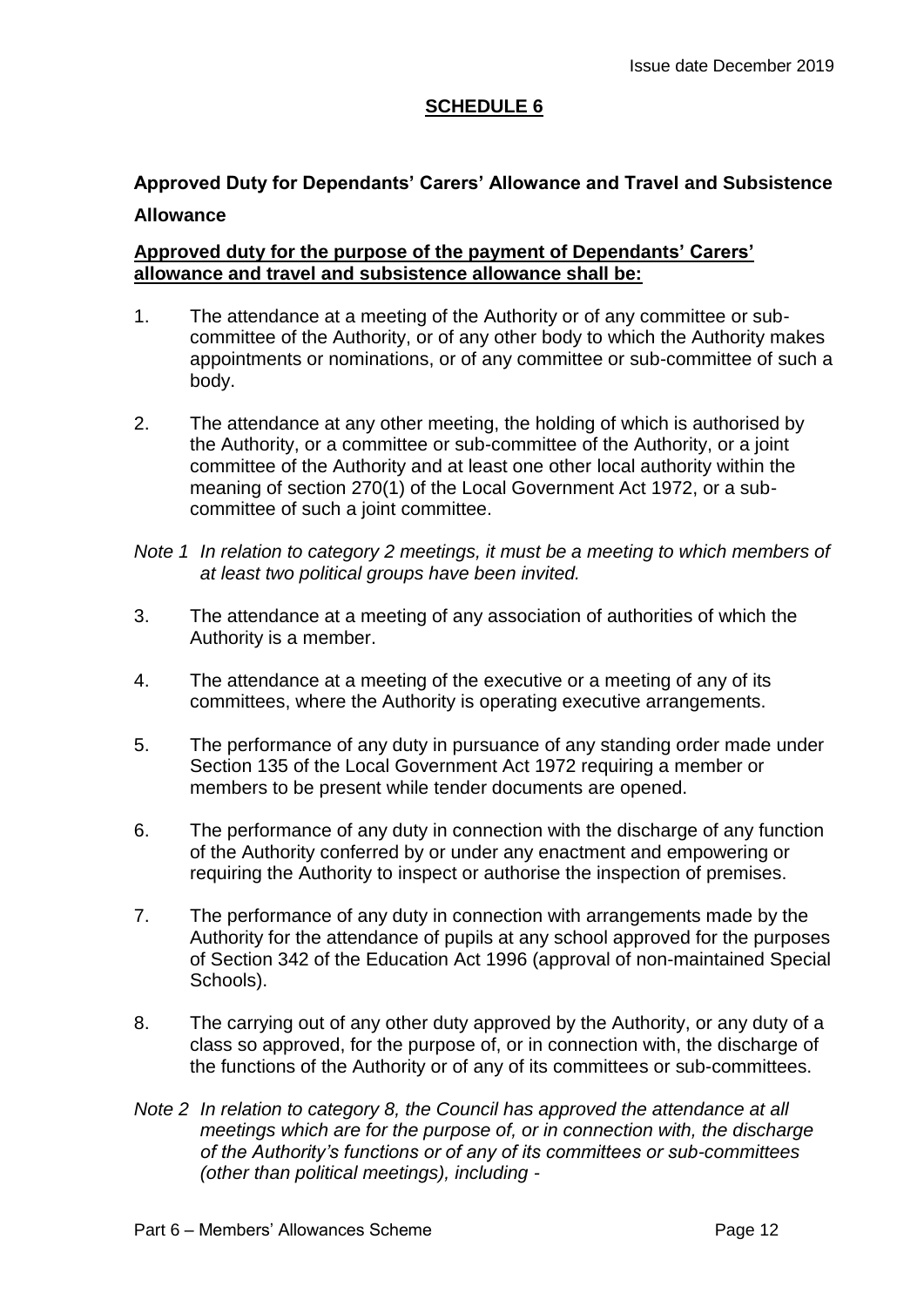- the attendance at a meeting of a Working Group or Panel of the Authority
- the attendance at site visits and inspections
- the attendance at ward surgeries
- the attendance at meetings with tenants or community groups
- the attendance at meetings with officers.
- the attendance at meetings as invited observers officially recognised as such in the list of Committee Membership in the Newcastle Charter or in some other formal representational capacity e.g. attending hearings of Planning Committee and Licensing Committee at the specific request of local residents to represent their views.

#### **Schedule 7**

#### **Parental Leave Policy for Members**

#### **The following Parental Leave Policy was agreed by City Council on 9 January 2019**

#### **Introduction**

This Policy sets out Members' entitlement to maternity, paternity, shared parental and adoption leave, and relevant allowances as agreed by City Council on 9 January 2019 for implementation from 1 April 2019.

The objective of the policy is to ensure that insofar as possible Members are able to take appropriate leave at the time of birth or adoption, that both parents are able to take leave, and that reasonable and adequate arrangements are in place to provide cover for portfolio-holders and others in receipt of Special Responsibility Allowances (SRA) during any period of leave taken.

Improved provision for new parents will contribute towards increasing the diversity of experience, age and background of local authority councillors. It will also assist with retaining experienced councillors – particularly women – and making public office more accessible to individuals who might otherwise feel excluded from it.

There is at present no legal right to parental leave of any kind for people in elected public office.

#### **1. Leave Periods**

- 1.1 Members giving birth are entitled to up to 6 months maternity leave from the due date, with the option to extend up to 52 weeks by agreement if required.
- 1.2 In addition, where the birth is premature, the Member is entitled to take leave during the period between the date of the birth and the due date in addition to the 6 months' period. In such cases any leave taken to cover prematurity of 28 days or less shall be deducted from any extension beyond the initial 6 months.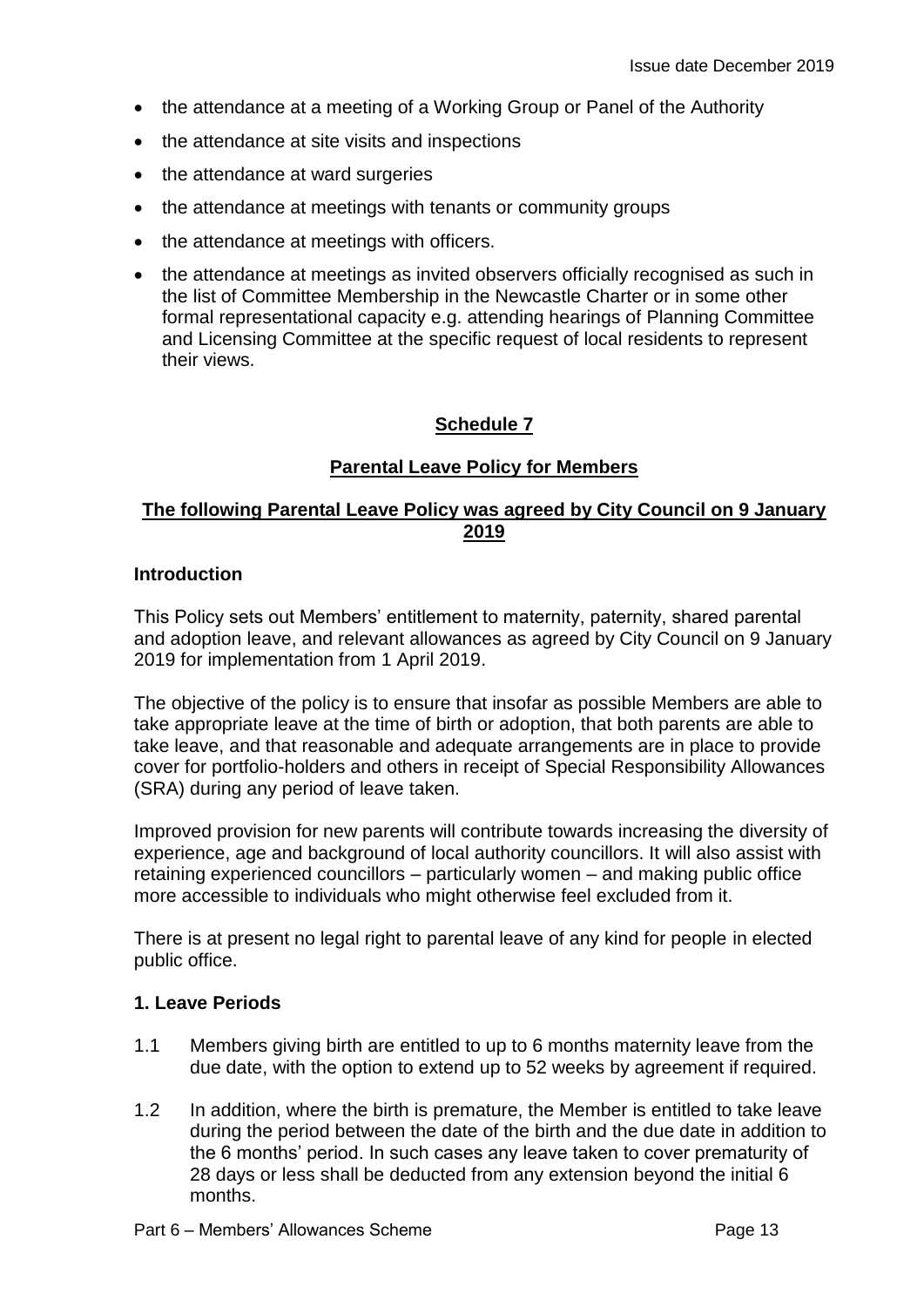- 1.3 In exceptional circumstances, and only in cases of prematurity of 29 days or more, additional leave may be taken by agreement, and such exceptional leave shall not be deducted from the total 52-week entitlement.
- 1.4 Members shall be entitled to take a minimum of 2 weeks paternity leave if they are the biological father or nominated carer of their partner/spouse following the birth of their child(ren).
- 1.5 A Member who has made Shared Parental Leave arrangements through their employment is requested to advise the Council of these at the earliest possible opportunity. Every effort will be made to replicate such arrangements in terms of leave from Council.
- 1.6 Where both parents are Members leave may be shared up to a maximum of 24 weeks for the first six months and 26 weeks for any leave agreed thereafter, up to a maximum of 50 weeks. Special and exceptional arrangements may be made in cases of prematurity.
- 1.7 A Member who adopts a child through an approved adoption agency shall be entitled to take up to six months adoption leave from the date of placement, with the option to extend up to 52 weeks by agreement if required.
- 1.8 Any Member who takes maternity, shared parental or adoption leave retains their legal duty under the Local Government Act 1972 to attend a meeting of the Council within a six month period unless the Council Meeting agrees to an extended leave of absence prior to the expiration of that six month period.
- 1.9 Any Member intending to take maternity, paternity, shared parental or adoption leave will be responsible for ensuring that they comply with the relevant notice requirements of the Council, both in terms of the point at which the leave starts and the point at which they return.
- 1.10 Any member taking leave should ensure that they respond to reasonable requests for information as promptly as possible, and that they keep officers and colleagues informed and updated in relation to intended dates of return and requests for extension of leave.

#### **2. Basic Allowance**

2.1 All Members shall continue to receive their Basic Allowance in full whilst on maternity, paternity or adoption leave.

#### **3. Special Responsibility Allowances**

- 3.1 Members entitled to a Special Responsibility Allowance shall continue to receive their allowance in full in the case of maternity, paternity, shared parental or adoption leave.
- 3.2 Where a replacement is appointed to cover the period of absence that person shall receive an SRA on a pro rata basis for the period of the temporary appointment.
- Part 6 Members' Allowances Scheme Page 14